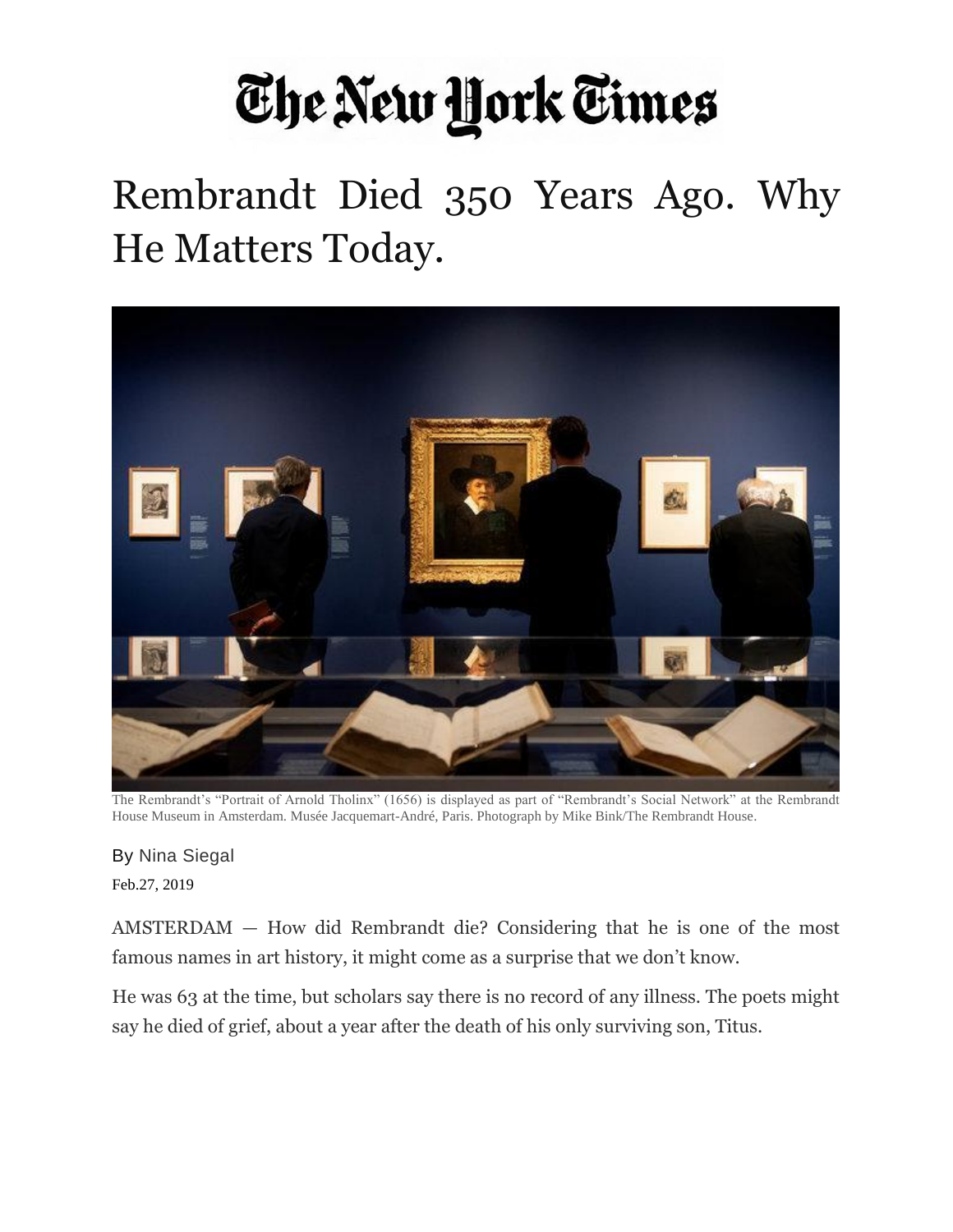Although Rembrandt enjoyed worldwide fame in his lifetime, in the end he spent far beyond his means, filed for bankruptcy and was living on a pittance. He was buried in a rented, unmarked grave. Later, his remains were dug up and destroyed, and there is no lasting marker of his resting place.



Rembrandt's portraits of Marten Soolmans, left, and Oopjen Coppit, in the Rijksmuseum's "All the Rembrandts" exhibition. Rijksmuseum.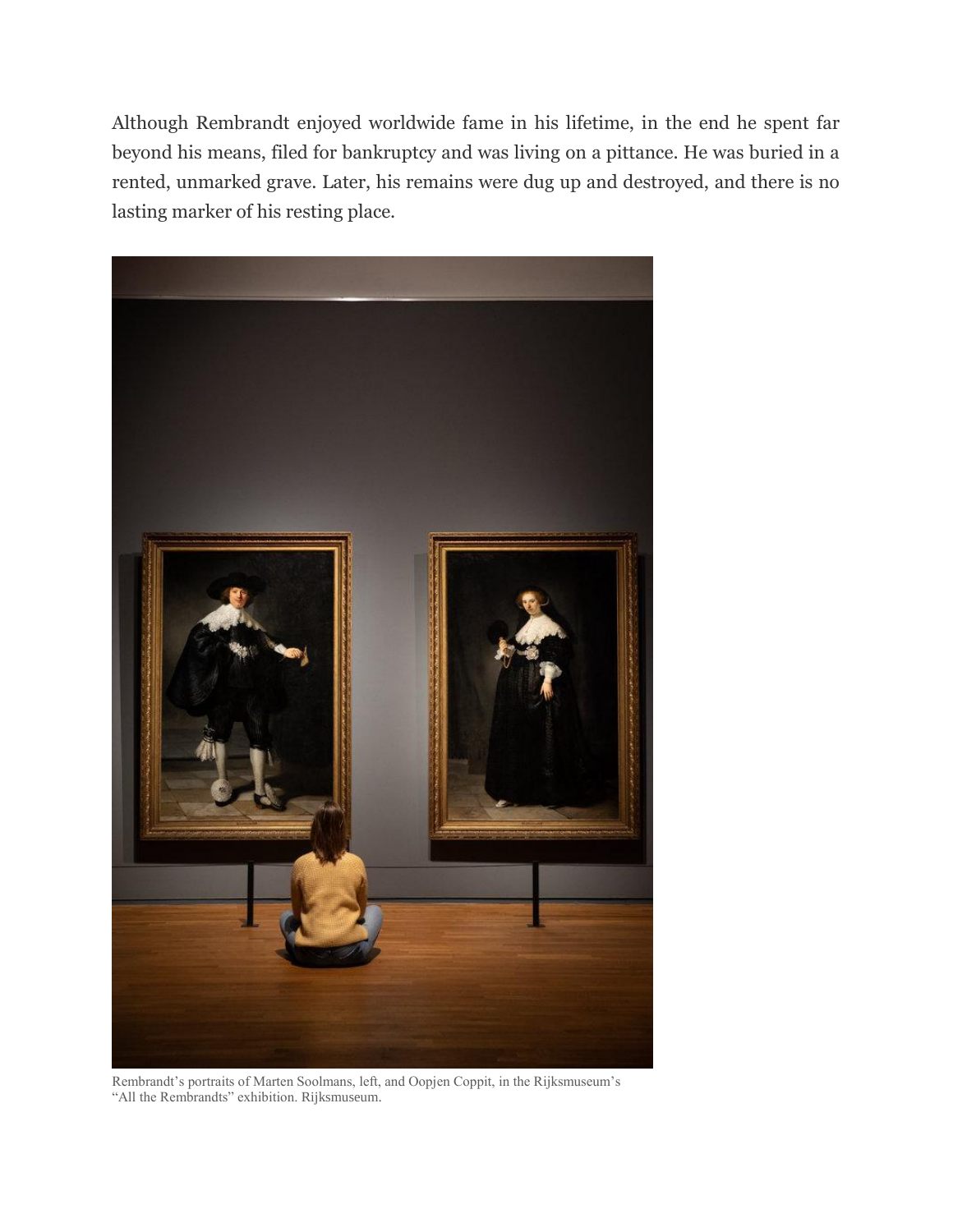Let's take a moment to consider Rembrandt's death because it took place 350 years ago this year, in 1669. Museums across the globe, from Amsterdam to the Arabian Gulf, are staging exhibitions to commemorate his extraordinary artistic legacy, and a life that was far from a masterpiece.

With all this renewed focus on this painter, etcher, printmaker, draughtsman, lover, fighter, genius and debtor, it's fair to ask: Who is Rembrandt now? How do we interpret the life and work of the Dutch Golden Age master who knew great fame but also fell out of fashion in his own lifetime, and who has been resurrected again and again by different generations of art lovers who found new meaning in his work?

"Very few people know the story of Rembrandt's life," said Taco Dibbits, director of the Rijksmuseum, the national museum of the Netherlands, which is hosting the celebration's centerpiece exhibition, "All the Rembrandts," through June 10. The museum's entire trove of Rembrandt holdings — 22 paintings, 60 drawings and 300 prints — are all on show. The exhibition is accompanied by the release of a new biography by Jonathan Bicker, "Rembrandt: Life of a Rebel."

"Every generation has its own Rembrandt," said Gregor J.M. Weber, who leads the department of fine and decorative arts at the Rijksmuseum. "Eighty years ago people loved Rembrandt as the old man of the soul, the lonely man reaching the highest point in art," he said. "Now we think he's more or less a rebel, who always invented himself anew, who always changed his way of doing things. He struggled and fought against himself and also against the standards of his time."

"All the Rembrandts" is not a biographical exhibition on the face of it, but it tracks the artist's progress from his early career in Leiden, the Netherlands, to his last paintings, made just days before he died. It begins with a single room of 30 self-portraits that allow us to look into the artist's eyes as he ages from a curly-haired youth of 22 to a graying, concerned-looking 55-year-old. We see how the early sketches and etchings of street beggars, half-naked women and hurdy-gurdy musicians transform later in his career into figures that populate his biblical scenes. And we can compare the tiny portraits of ordinary citizens he scratched into metal plates with the full-scale oil paintings of Amsterdam's merchants and burghers from which he earned his living.

Other exhibitions across the globe span his career, in smaller bites: His early development is traced in "Young Rembrandt 1624-1634" at the Lakenhal Museum in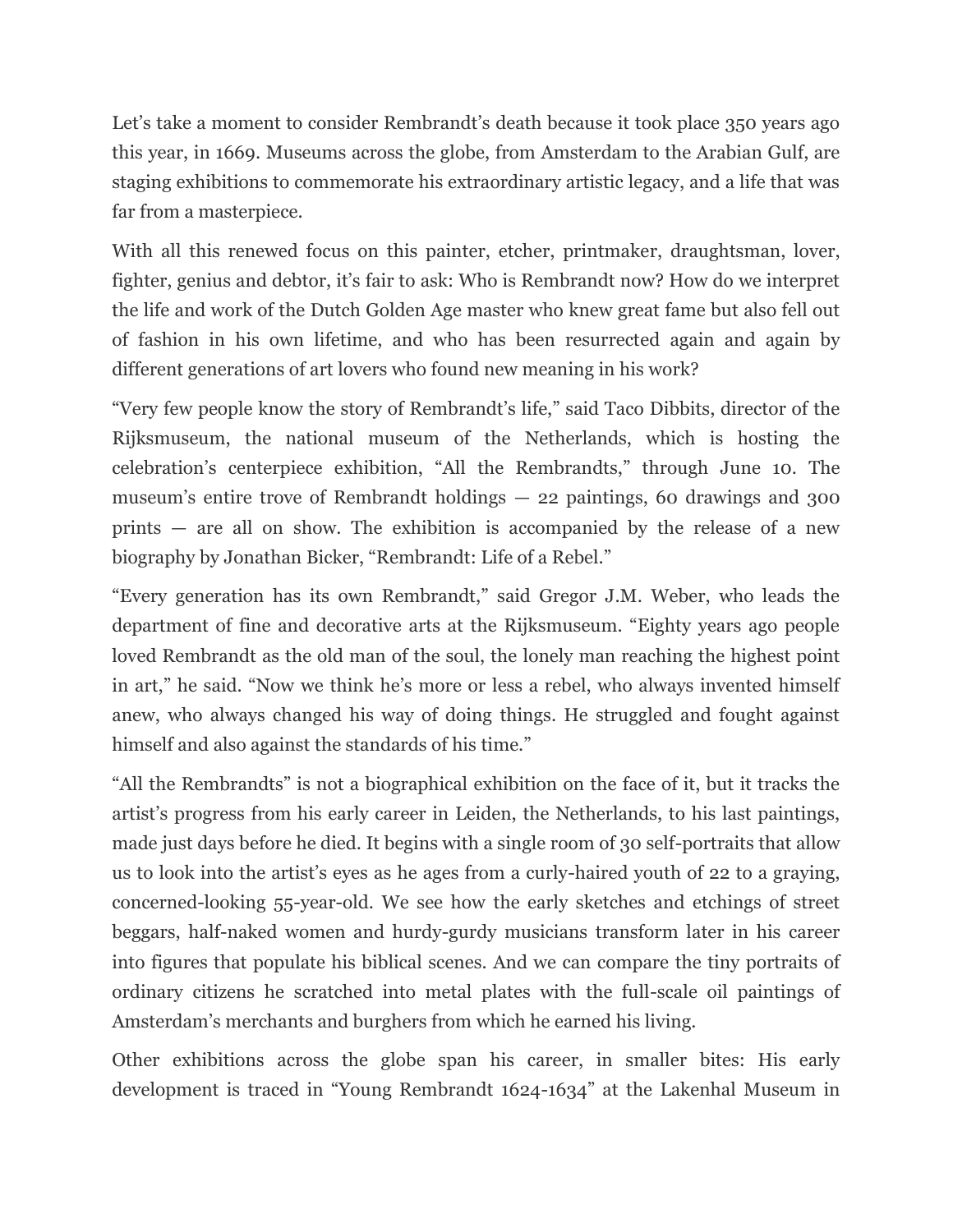Leiden (later traveling to the Ashmolean Museum in Oxford, England), while his youthful success is explored in "Leiden Circa 1630: Rembrandt Emerges" at the Agnes Etherington Art Center in Ontario, Canada.



"Rembrandt's Son Titus in a Monk's Habit," a painting by Rembrandt from 1660. Rijksmuseum.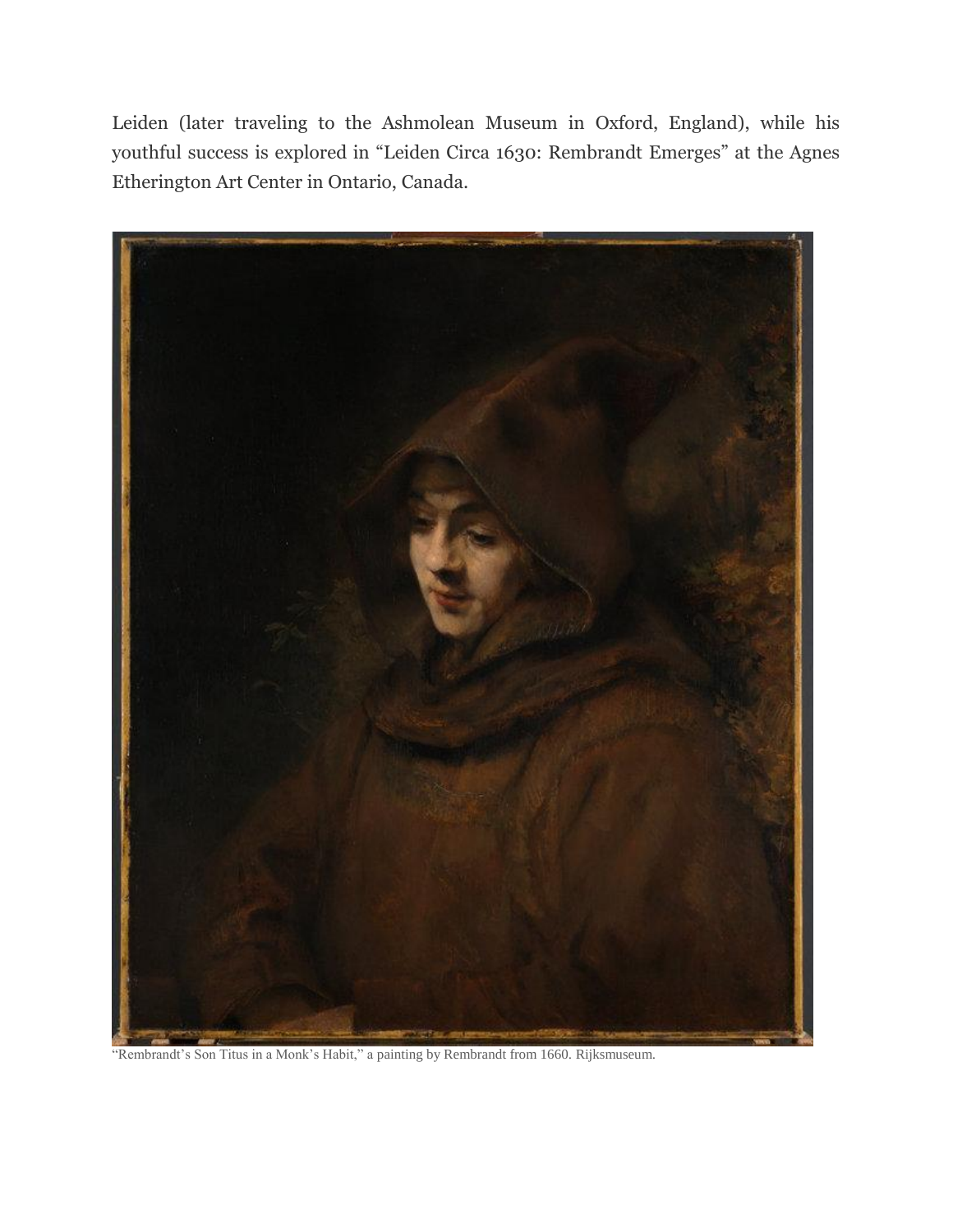At the Rembrandt House Museum in Amsterdam, we learn about the artist's personal connections in "Rembrandt's Social Network: Family, Friends and Acquaintances," and, at the Fries Museum in Leeuwarden, the Netherlands, his romantic life in "Rembrandt and Saskia: Love and Marriage in the Dutch Golden Age." Exhibitions are also taking place throughout the year at the Thyssen-Bornemisza Museum in Madrid, the British Museum in London, the Mauritshuis in The Hague and the Louvre Abu Dhabi, among others.

That so many exhibitions can be held at once is only possible because of Rembrandt's impressive output over a nearly 50-year career, resulting in about 350 paintings, about 300 etchings, and more than 100 drawings.

Thomas S. Kaplan, an American businessman who owns 17 Rembrandts as part of his Leiden Collection, now at the Louvre Abu Dhabi, said in an interview that he saw Rembrandt as "the universal artist" who "unleashed the freedom in other artists to become Expressionists, to become Cubists, to become whatever they wanted to be," as well as, "to show beauty through their own eyes, even if that beauty didn't conform to society's conventions."

Until the 17th century, most European artists, working in the Italian Renaissance tradition, believed that the job of the artist was not just to imitate nature, but to draw out the most beautiful aspects of any subject, and improve on them, Mr. Bicker, Rembrandt's biographer, said.

"One of the reasons he was accused of breaking the rules of art was that he refused to idealize," he said. "Instead of painting or making a print of a beautiful young woman, he would use an ordinary woman, or show an old woman with a lot of wrinkles or a lot of cellulite."

The 17th-century poet and playwright Andries Pels dismissed Rembrandt as "the foremost heretic in art" because "he chose no Greek Venus as his model, but a washerwoman or treader of peat from a barn" he wrote in 1681, according to the Bicker biography. "Flabby breasts, wrenched hands, yes even the marks of corset lacings on the stomach and of stockings around the legs," he continued, sneeringly, "must all be followed, or nature was not satisfied."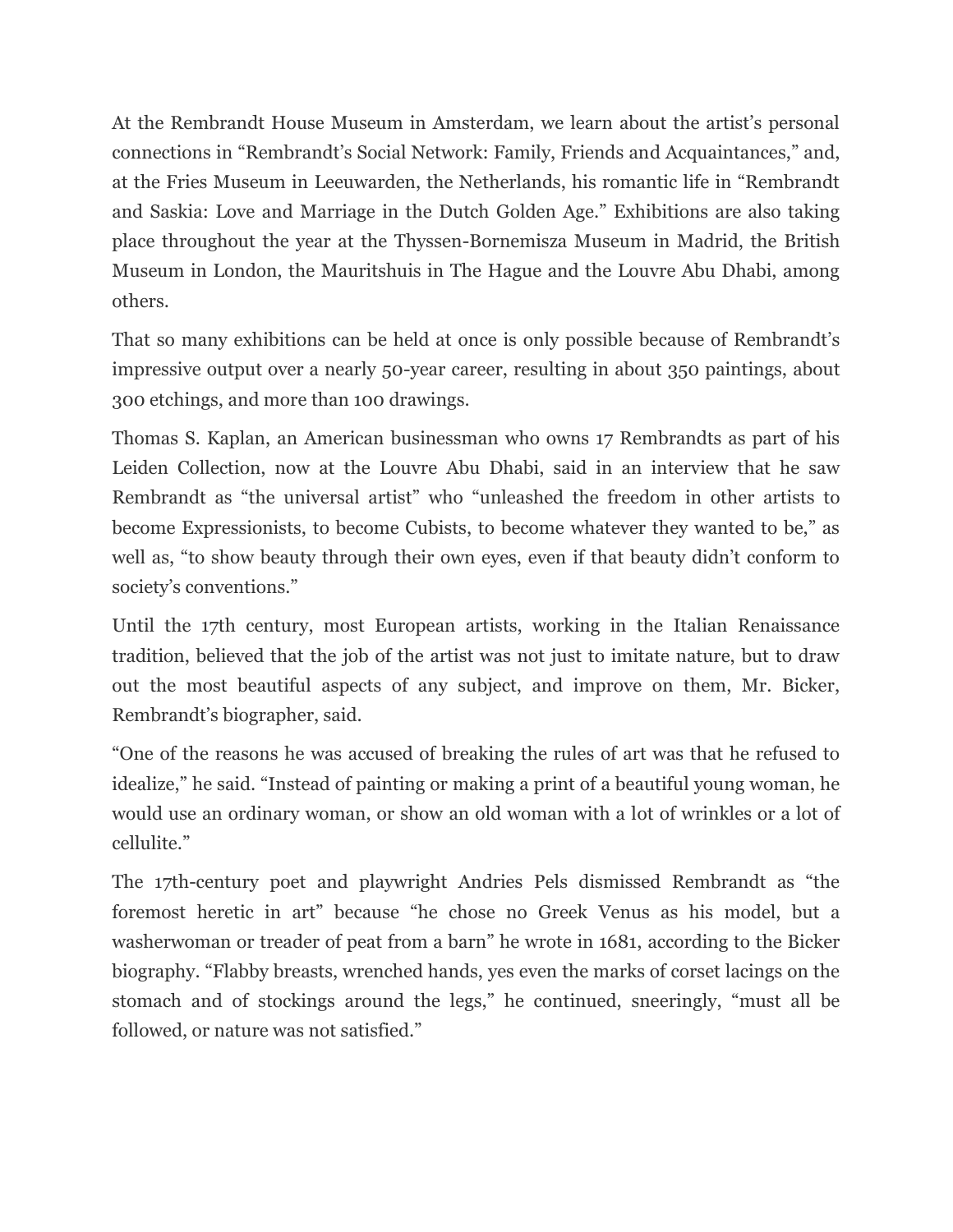

Rembrandt's "Self-Portrait With Tousled Hair," from around 1628. Rijksmuseum.

For Mr. Bicker, this is precisely the source of Rembrandt's enduring appeal. "He tried to show the truth and didn't adhere to the laws," of art, he said. He was taking risks, he added, without worrying about whom he offended.

Mr. Weber of the Rijksmuseum shares that view. Rembrandt "approached the sitter very closely," he explained, "and that is the reason that you feel that the man or woman depicted is close to you; it feels like he's made them for you." That's not just true of the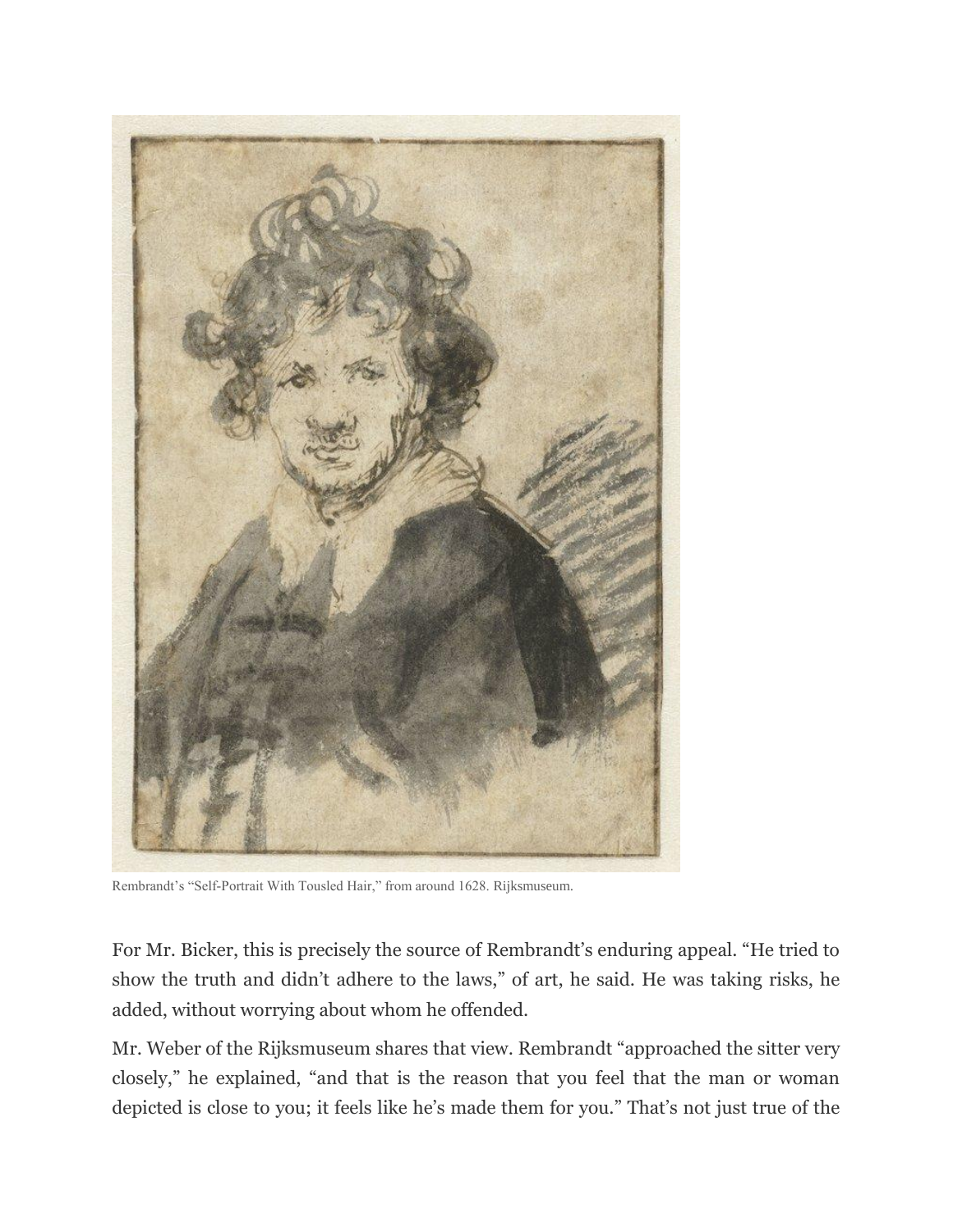portraits, Mr. Weber continued: "If you look at his Bible scenes you see that he's doing the same thing: depicting Christ and his disciples as normal people from the neighborhood. You have the feeling that he's an artist who speaks to you personally."



Rembrandt's "Head of a Young Man, With Clasped Hands: Study of the Figure of Christ" at the Louvre Abu Dhabi. Department of Culture and Tourism – Abu Dhabi; Photograph by Mohamed Somji/Seeing Things.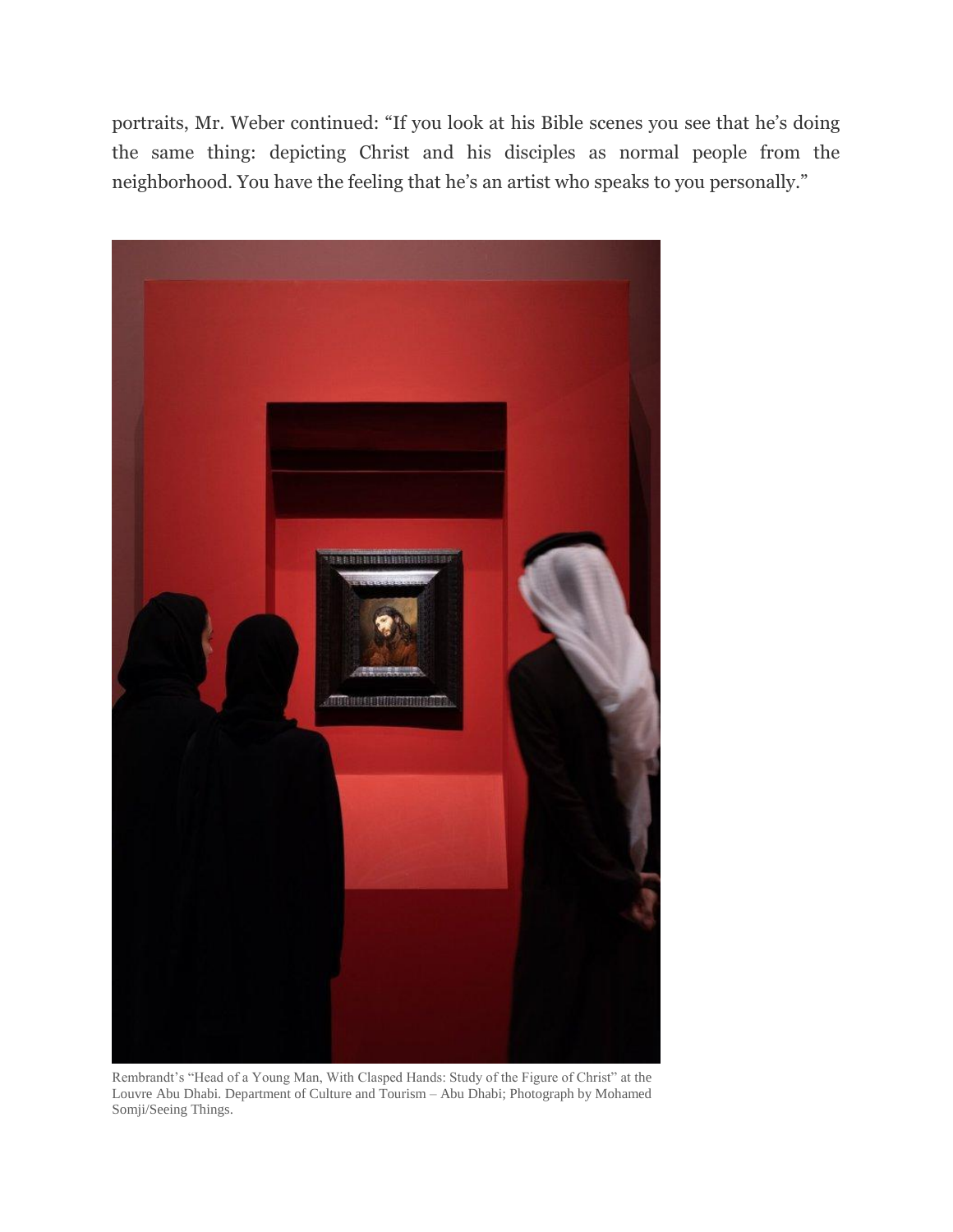Mr. Dibbits, the museum's director, said: "Rembrandt is not about impressing, he's about making you feel, making you live that moment. That's a completely different type of rhetorical approach than we were used to from earlier painters. He doesn't monumentalize it; he makes the story internal and makes you feel it. His gods are people, in the end."

If Rembrandt brought painting back down to earth, it may have been because his origins were relatively humble. He was the fifth son of 10 children born to a Leiden miller. The eldest son was to inherit the mill, and Rembrandt was apprenticed to a painter at age 15, and recognized as a prodigy by one of the Netherlands' most powerful art brokers, Constantijn Huygens. In the winter of 1631, at age 26, he moved to Amsterdam to run a painting studio.



Rembrandt drew and painted his only surviving son, Titus, many times. The Mary Frick Jacobs Collection, Baltimore Museum of Art; Photograph by Mike Bink/The Rembrandt House

He married his art dealer's cousin, Saskia van Uylenburgh, a wealthy woman, and together they had four children, only one of whom would survive infancy. After his son